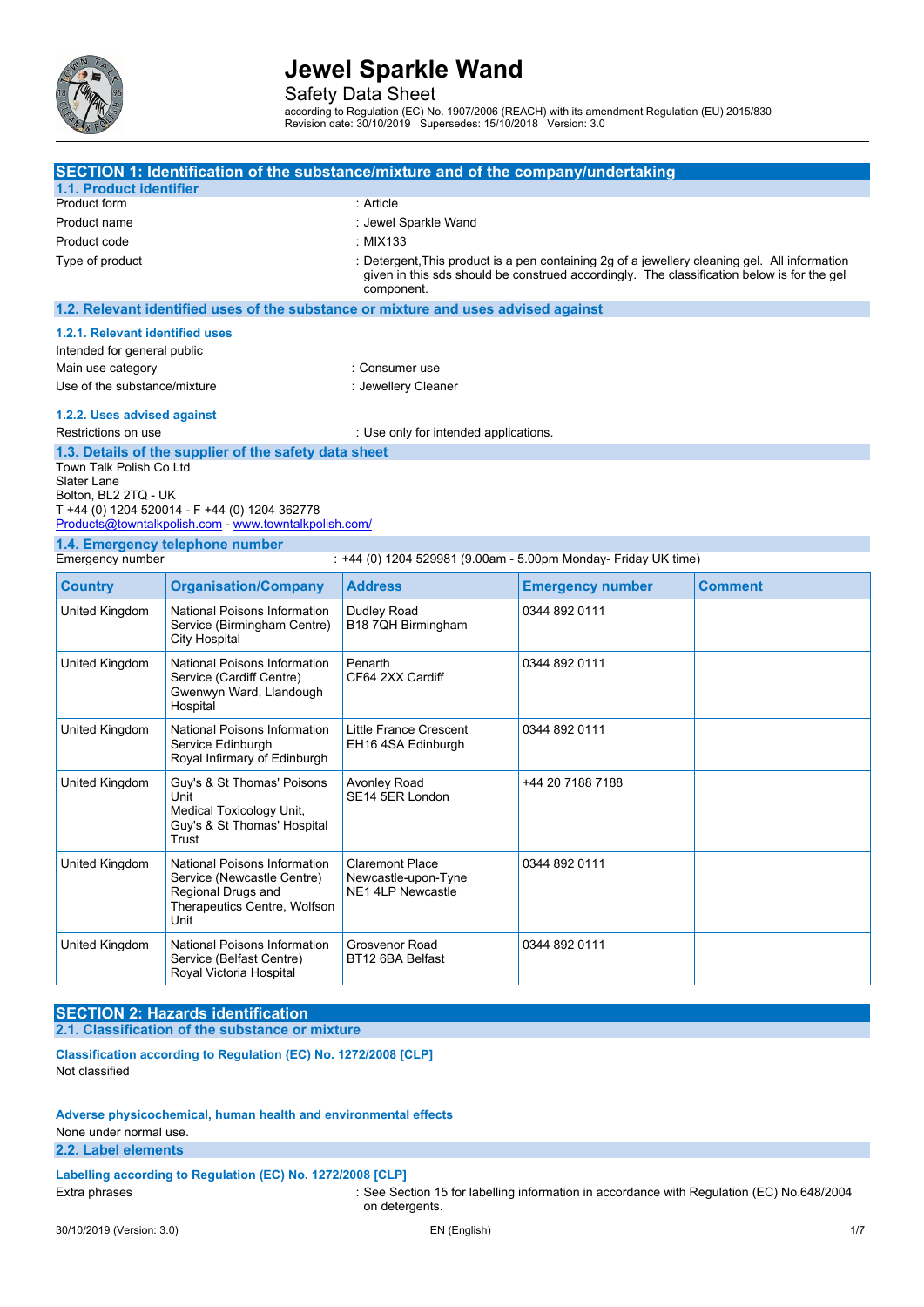## Safety Data Sheet

according to Regulation (EC) No. 1907/2006 (REACH) with its amendment Regulation (EU) 2015/830

#### **2.3. Other hazards**

Other hazards not contributing to the classification : None under normal conditions. This substance/mixture does not meet the PBT criteria of REACH regulation, annex XIII This substance/mixture does not meet the vPvB criteria of REACH regulation, annex XIII

### **SECTION 3: Composition/information on ingredients**

### **3.1. Substances**

Not applicable

### **3.2. Mixtures**

| <b>Name</b>                                           | <b>Product identifier</b>                                                 | $\frac{9}{6}$                                                                                     | <b>Classification according to</b><br><b>Regulation (EC) No.</b><br>1272/2008 [CLP] |
|-------------------------------------------------------|---------------------------------------------------------------------------|---------------------------------------------------------------------------------------------------|-------------------------------------------------------------------------------------|
| Alcohols, C12-14, ethoxylated, sulfates, sodium salts | (CAS-No.) 68891-38-3<br>(EC-No.) 500-234-8<br>(REACH-no) 01-2119488639-16 | $1 - 3$                                                                                           | Skin Irrit. 2, H315<br>Eye Dam. 1, H318<br>Aquatic Chronic 3, H412                  |
| <b>Specific concentration limits:</b>                 |                                                                           |                                                                                                   |                                                                                     |
| <b>Name</b>                                           | <b>Product identifier</b>                                                 |                                                                                                   | <b>Specific concentration limits</b>                                                |
| Alcohols, C12-14, ethoxylated, sulfates, sodium salts | (CAS-No.) 68891-38-3<br>(EC-No.) 500-234-8<br>(REACH-no) 01-2119488639-16 | 5 = <c 100)="" 2,="" <="" eye="" h319<br="" irrit.="">(10 = &lt; C &lt; 100) Eye Dam. 1, H318</c> |                                                                                     |

Full text of H-statements: see section 16

| <b>SECTION 4: First aid measures</b>                                            |                                                                                                                                                                                                         |
|---------------------------------------------------------------------------------|---------------------------------------------------------------------------------------------------------------------------------------------------------------------------------------------------------|
| 4.1. Description of first aid measures                                          |                                                                                                                                                                                                         |
| First-aid measures general                                                      | : Get medical advice/attention if you feel unwell.                                                                                                                                                      |
| First-aid measures after inhalation                                             | : Remove person to fresh air and keep comfortable for breathing. If experiencing respiratory<br>symptoms, call a doctor.                                                                                |
| First-aid measures after skin contact                                           | : Take off contaminated clothing and wash it before reuse. Gently wash with plenty of soap<br>and water. If symptoms persist call a doctor.                                                             |
| First-aid measures after eye contact                                            | : Remove contact lenses, if present and easy to do. Continue rinsing. In case of contact,<br>immediately rinse eyes with plenty of water for at least 15 minutes. If symptoms persist call<br>a doctor. |
| First-aid measures after ingestion                                              | : If swallowed: rinse mouth. Do NOT induce vomiting. Drink plenty of water. Get medical<br>advice/attention if you feel unwell.                                                                         |
| 4.2. Most important symptoms and effects, both acute and delayed                |                                                                                                                                                                                                         |
| Symptoms/effects after inhalation                                               | : None.                                                                                                                                                                                                 |
| Symptoms/effects after skin contact                                             | : None.                                                                                                                                                                                                 |
| Symptoms/effects after eye contact                                              | : None.                                                                                                                                                                                                 |
| Symptoms/effects after ingestion                                                | : None.                                                                                                                                                                                                 |
| 4.3. Indication of any immediate medical attention and special treatment needed |                                                                                                                                                                                                         |
| Treat symptomatically.                                                          |                                                                                                                                                                                                         |

**SECTION 5: Firefighting measures 5.1. Extinguishing media** : Use extinguishing agent suitable for surrounding fire. Dry chemical, CO2, or water spray or regular foam. Unsuitable extinguishing media : None. **5.2. Special hazards arising from the substance or mixture** Hazardous decomposition products in case of fire **5.3. Advice for firefighters** : Do not enter fire area without proper protective equipment, including respiratory protection. **SECTION 6: Accidental release measures 6.1. Personal precautions, protective equipment and emergency procedures** General measures : Avoid contact with skin and eyes.

## **6.1.1. For non-emergency personnel** Emergency procedures : Ventilate spillage area.

Protective equipment : For further information refer to section 8: "Exposure controls/personal protection".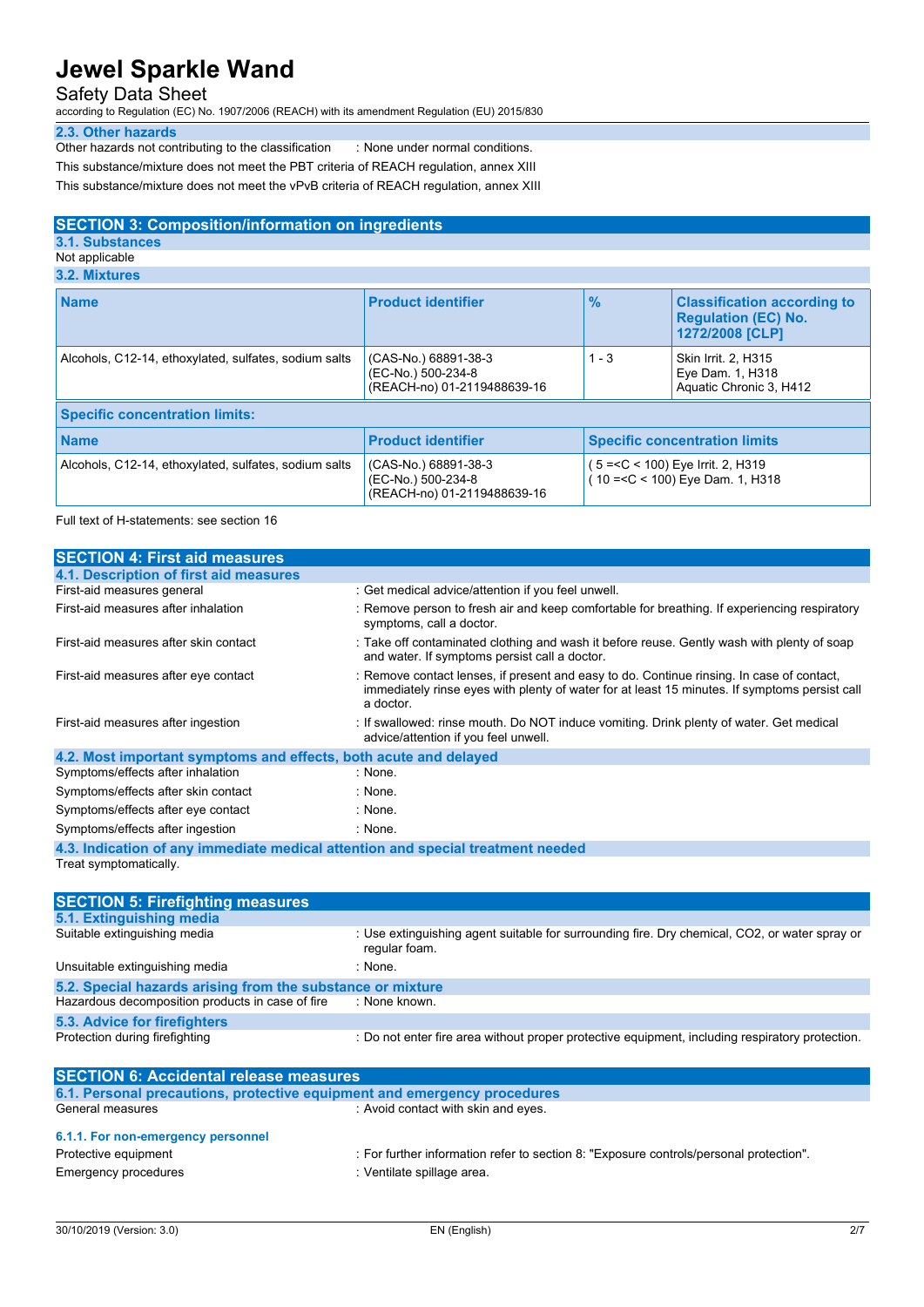## Safety Data Sheet

according to Regulation (EC) No. 1907/2006 (REACH) with its amendment Regulation (EU) 2015/830

| 6.1.2. For emergency responders                           |                                                                                                                             |
|-----------------------------------------------------------|-----------------------------------------------------------------------------------------------------------------------------|
| Protective equipment                                      | : For further information refer to section 8: "Exposure controls/personal protection".                                      |
| <b>6.2. Environmental precautions</b>                     |                                                                                                                             |
| Avoid release to the environment.                         |                                                                                                                             |
| 6.3. Methods and material for containment and cleaning up |                                                                                                                             |
| Methods for cleaning up                                   | : Contain or absorb spilled liquid with earth or other absorbent material. After cleaning, flush<br>traces away with water. |
| 6.4. Reference to other sections                          |                                                                                                                             |
| SECTION 8. SECTION 13.                                    |                                                                                                                             |

| <b>SECTION 7: Handling and storage</b>                            |                                                                                                                                                                                 |  |
|-------------------------------------------------------------------|---------------------------------------------------------------------------------------------------------------------------------------------------------------------------------|--|
| 7.1. Precautions for safe handling                                |                                                                                                                                                                                 |  |
| Precautions for safe handling                                     | : Avoid contact with skin and eyes. Keep out of reach of children.                                                                                                              |  |
| Hygiene measures                                                  | : Do not eat, drink or smoke when using this product. Always wash hands after handling the<br>product. Take off immediately all contaminated clothing and wash it before reuse. |  |
| 7.2. Conditions for safe storage, including any incompatibilities |                                                                                                                                                                                 |  |
| Storage conditions                                                | : Store in a well-ventilated place. Keep container tightly closed. Keep cool.                                                                                                   |  |
| Incompatible products                                             | : Keep away from food, drink and animal feedingstuffs.                                                                                                                          |  |

**7.3. Specific end use(s)** Jewellery Cleaner.

#### **SECTION 8: Exposure controls/personal protection 8.1. Control parameters**

| Alcohols, C12-14, ethoxylated, sulfates, sodium salts (68891-38-3) |                             |  |  |
|--------------------------------------------------------------------|-----------------------------|--|--|
| <b>DNEL/DMEL (Workers)</b>                                         |                             |  |  |
| Long-term - systemic effects, dermal                               | 2750 mg/kg bodyweight/day   |  |  |
| Long-term - local effects, dermal                                  | 132 $\mu$ g/cm <sup>2</sup> |  |  |
| Long-term - systemic effects, inhalation                           | 175 mg/ $m3$                |  |  |
| <b>DNEL/DMEL (General population)</b>                              |                             |  |  |
| Long-term - systemic effects.oral                                  | 15 mg/kg bodyweight/day     |  |  |
| Long-term - systemic effects, inhalation                           | $52$ mg/m <sup>3</sup>      |  |  |
| Long-term - systemic effects, dermal                               | 1650 mg/kg bodyweight/day   |  |  |
| Long-term - local effects, dermal                                  | $79 \mu g/cm^2$             |  |  |
| <b>PNEC (Water)</b>                                                |                             |  |  |
| PNEC aqua (freshwater)                                             | 240 µg/L                    |  |  |
| PNEC aqua (marine water)                                           | $24 \mu g/L$                |  |  |
| PNEC aqua (intermittent, freshwater)                               | $71 \mu g/L$                |  |  |
| <b>PNEC (Sediment)</b>                                             |                             |  |  |
| PNEC sediment (freshwater)                                         | 916.8 µg/kg dw              |  |  |
| PNEC sediment (marine water)                                       | 91.7 µg/kg dw               |  |  |
| <b>PNEC (Soil)</b>                                                 |                             |  |  |
| PNEC soil                                                          | 7.5 mg/kg dwt               |  |  |
| <b>PNEC (STP)</b>                                                  |                             |  |  |
| PNEC sewage treatment plant                                        | 10000 mg/l                  |  |  |
| 8.2. Exposure controls                                             |                             |  |  |
| Appropriate engineering controls:                                  |                             |  |  |
| Good standard of general ventilation.                              |                             |  |  |

#### **Personal protective equipment:**

Gloves.

## **Hand protection:**

In case of repeated or prolonged contact wear gloves. Nitrile rubber gloves, natural rubber gloves. PVC gloves. Protective gloves made of latex. EN 374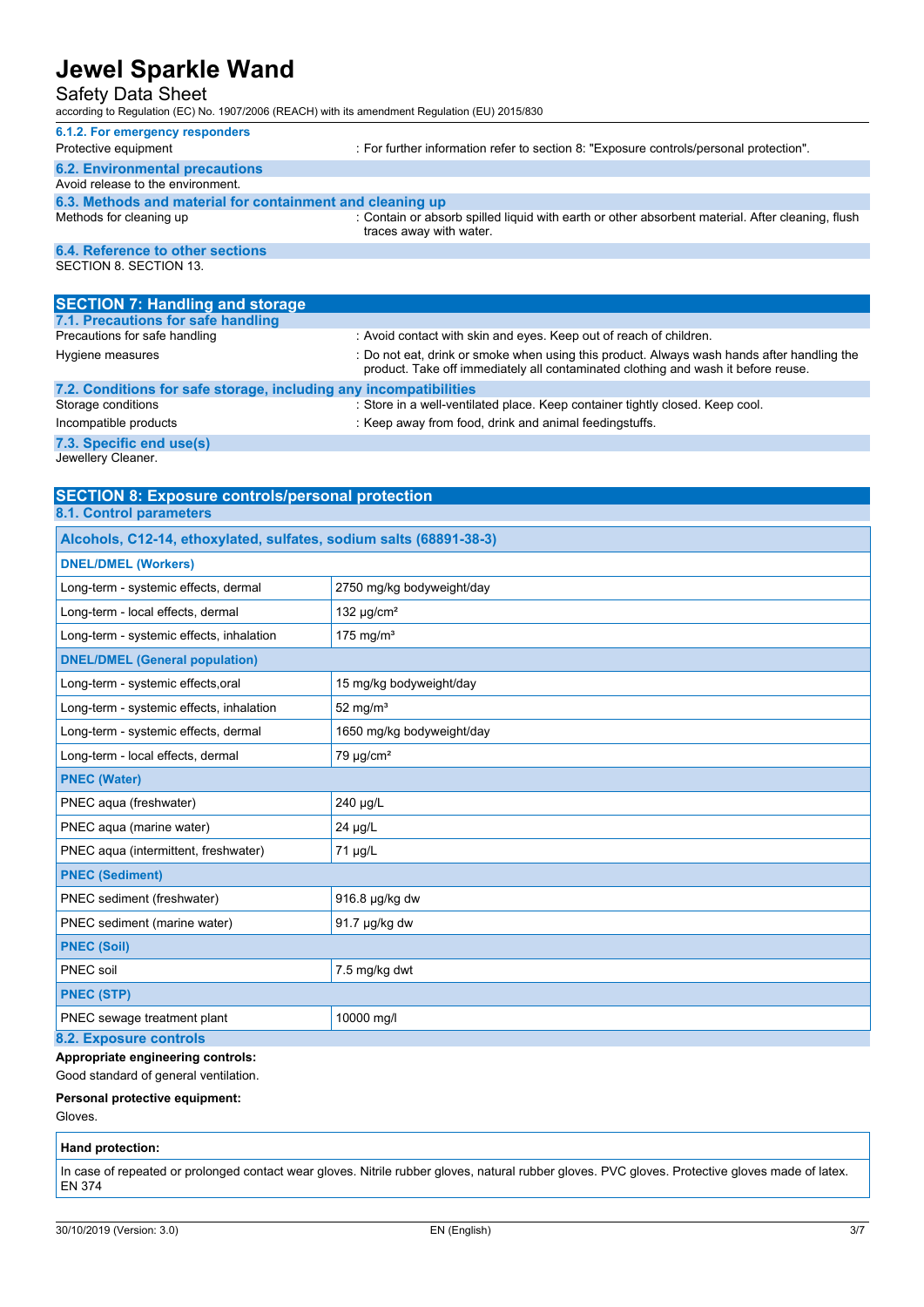## Safety Data Sheet

according to Regulation (EC) No. 1907/2006 (REACH) with its amendment Regulation (EU) 2015/830

### **Respiratory protection:**

No respiratory protection needed under normal use conditions

### **Personal protective equipment symbol(s):**



| <b>SECTION 9: Physical and chemical properties</b>         |                        |
|------------------------------------------------------------|------------------------|
| 9.1. Information on basic physical and chemical properties |                        |
| Physical state                                             | : Liguid               |
| Appearance                                                 | : Viscous.             |
| Colour                                                     | : Blue, clear,         |
| Odour                                                      | : No data available    |
| Odour threshold                                            | : No data available    |
| рH                                                         | $: 4.5 - 5.5$          |
| Relative evaporation rate (butylacetate=1)                 | : No data available    |
| Melting point                                              | : No data available    |
| Freezing point                                             | : No data available    |
| Boiling point                                              | : No data available    |
| Flash point                                                | : No data available    |
| Auto-ignition temperature                                  | : No data available    |
| Decomposition temperature                                  | : No data available    |
| Flammability (solid, gas)                                  | : No data available    |
| Vapour pressure                                            | : No data available    |
| Relative vapour density at 20 °C                           | : No data available    |
| Relative density                                           | : 1000 - 1020 @ 20°C   |
| Solubility                                                 | : Miscible with water. |
| Log Pow                                                    | : No data available    |
| Viscosity, kinematic                                       | : No data available    |
| Viscosity, dynamic                                         | $: 5500 - 6500$ cP     |
| <b>Explosive properties</b>                                | : No data available    |
| Oxidising properties                                       | : No data available    |
| <b>Explosive limits</b>                                    | : No data available    |
| 9.2. Other information                                     |                        |
| Additional information                                     | : None                 |

| <b>SECTION 10: Stability and reactivity</b>                                                          |
|------------------------------------------------------------------------------------------------------|
| 10.1. Reactivity                                                                                     |
| None.                                                                                                |
| <b>10.2. Chemical stability</b>                                                                      |
| Stable under normal conditions of use.                                                               |
| 10.3. Possibility of hazardous reactions                                                             |
| None under normal use.                                                                               |
| 10.4. Conditions to avoid                                                                            |
| Keep away from heat.                                                                                 |
| 10.5. Incompatible materials                                                                         |
| None known.                                                                                          |
| 10.6. Hazardous decomposition products                                                               |
| Under normal conditions of storage and use, hazardous decomposition products should not be produced. |

| : Not classified                             |  |
|----------------------------------------------|--|
| : Not classified                             |  |
| : Not classified                             |  |
| : Not classified                             |  |
| pH: 4.5 - 5.5                                |  |
| <b>SECTION 11: Toxicological information</b> |  |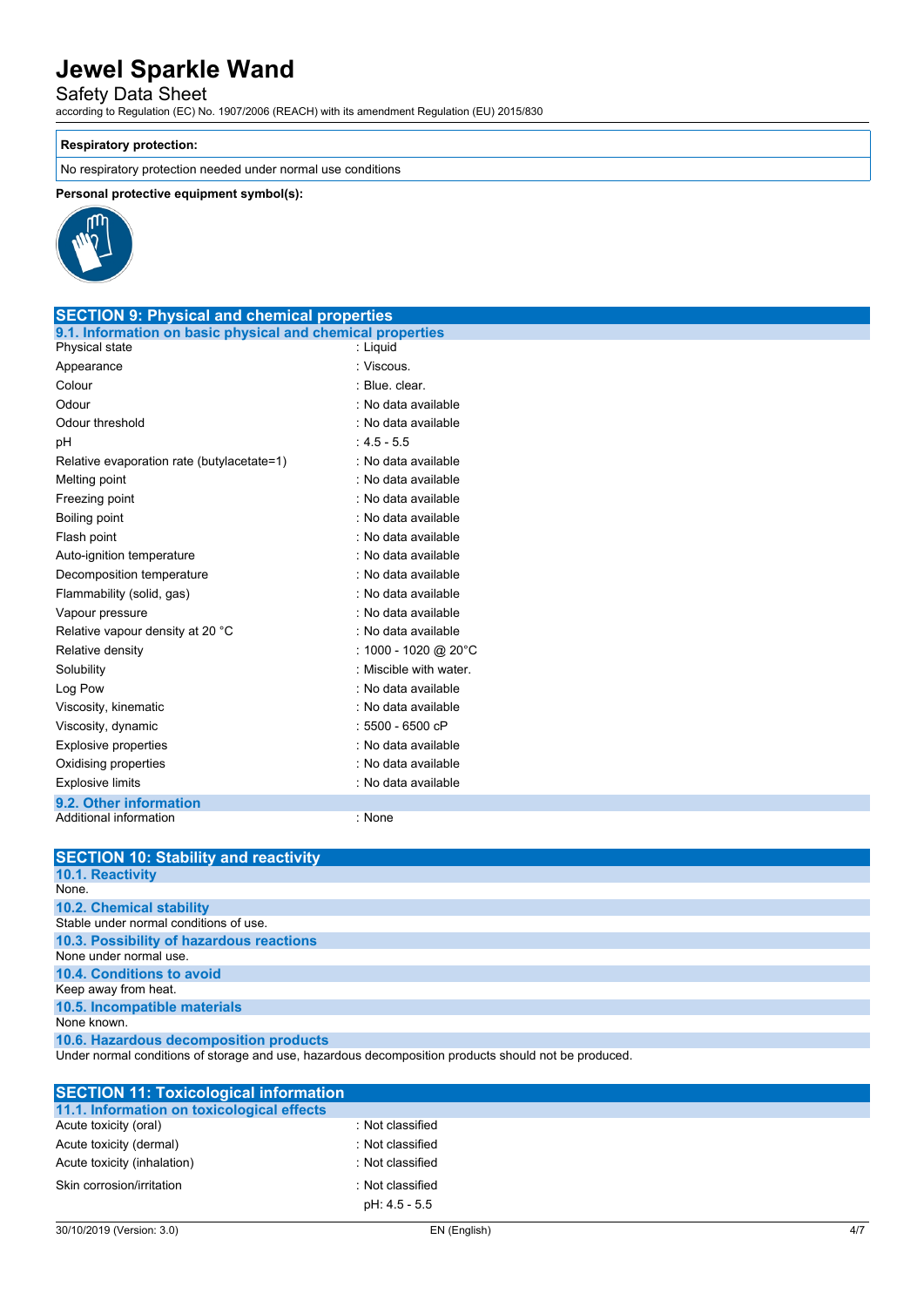## Safety Data Sheet

according to Regulation (EC) No. 1907/2006 (REACH) with its amendment Regulation (EU) 2015/830

| Serious eye damage/irritation     | : Not classified |
|-----------------------------------|------------------|
|                                   | pH: 4.5 - 5.5    |
| Respiratory or skin sensitisation | : Not classified |
| Germ cell mutagenicity            | : Not classified |
| Carcinogenicity                   | : Not classified |
| Reproductive toxicity             | : Not classified |
| STOT-single exposure              | : Not classified |
| STOT-repeated exposure            | : Not classified |
| Aspiration hazard                 | : Not classified |

| <b>SECTION 12: Ecological information</b>                    |                                                                                                                                                                                                                                                                                   |
|--------------------------------------------------------------|-----------------------------------------------------------------------------------------------------------------------------------------------------------------------------------------------------------------------------------------------------------------------------------|
| 12.1. Toxicity                                               |                                                                                                                                                                                                                                                                                   |
| Hazardous to the aquatic environment, short-term<br>(acute)  | : Not classified                                                                                                                                                                                                                                                                  |
| Hazardous to the aquatic environment, long-term<br>(chronic) | : Not classified                                                                                                                                                                                                                                                                  |
| 12.2. Persistence and degradability                          |                                                                                                                                                                                                                                                                                   |
| <b>Jewel Sparkle Wand</b>                                    |                                                                                                                                                                                                                                                                                   |
| Persistence and degradability                                | Product is biodegradable. This surfactant complies with the biodegradability criteria as laid<br>down in Regulation (EC) No.648/2004 on detergents. Data to support this assertion are<br>held at the disposal of the competent authorities of the Member States and will be made |

|                                                                    | available to them, at their direct request or at the request of a detergent manufacturer. |
|--------------------------------------------------------------------|-------------------------------------------------------------------------------------------|
|                                                                    |                                                                                           |
| Alcohols, C12-14, ethoxylated, sulfates, sodium salts (68891-38-3) |                                                                                           |
| Persistence and degradability                                      | Readily biodegradable.                                                                    |
| Biodegradation                                                     | 100 %                                                                                     |
| 2.3. Bioaccumulative potential                                     |                                                                                           |

| Bioaccumulative potential                                                              | No bioaccumulation data available.                                                                                                                                              |  |  |
|----------------------------------------------------------------------------------------|---------------------------------------------------------------------------------------------------------------------------------------------------------------------------------|--|--|
|                                                                                        |                                                                                                                                                                                 |  |  |
| Alcohols, C12-14, ethoxylated, sulfates, sodium salts (68891-38-3)                     |                                                                                                                                                                                 |  |  |
| Bioaccumulative potential                                                              | There is no bioaccumulation.                                                                                                                                                    |  |  |
| 12.4. Mobility in soil                                                                 |                                                                                                                                                                                 |  |  |
| Jewel Sparkle Wand                                                                     |                                                                                                                                                                                 |  |  |
| Ecology - soil                                                                         | Miscible with water. Expected to be highly mobile in soil.                                                                                                                      |  |  |
| 12.5. Results of PBT and vPvB assessment                                               |                                                                                                                                                                                 |  |  |
| Jewel Sparkle Wand                                                                     |                                                                                                                                                                                 |  |  |
| This substance/mixture does not meet the PBT criteria of REACH regulation, annex XIII  |                                                                                                                                                                                 |  |  |
| This substance/mixture does not meet the vPvB criteria of REACH regulation, annex XIII |                                                                                                                                                                                 |  |  |
| <b>Component</b>                                                                       |                                                                                                                                                                                 |  |  |
| Alcohols, C12-14, ethoxylated, sulfates, sodium salts<br>$(68891 - 38 - 3)$            | This substance/mixture does not meet the PBT criteria of REACH regulation, annex XIII<br>This substance/mixture does not meet the vPvB criteria of REACH requlation, annex XIII |  |  |
| 12.6. Other adverse effects                                                            |                                                                                                                                                                                 |  |  |
| Other adverse effects                                                                  | : None known.                                                                                                                                                                   |  |  |

| <b>SECTION 13: Disposal considerations</b> |                                                                           |
|--------------------------------------------|---------------------------------------------------------------------------|
| 13.1. Waste treatment methods              |                                                                           |
| Waste treatment methods                    | : Dispose in a safe manner in accordance with local/national regulations. |
|                                            |                                                                           |

## **SECTION 14: Transport information**

In accordance with ADR / RID / IMDG / IATA / ADN

 $\overline{12.3}$ 

**Jewel Sparkle Wand**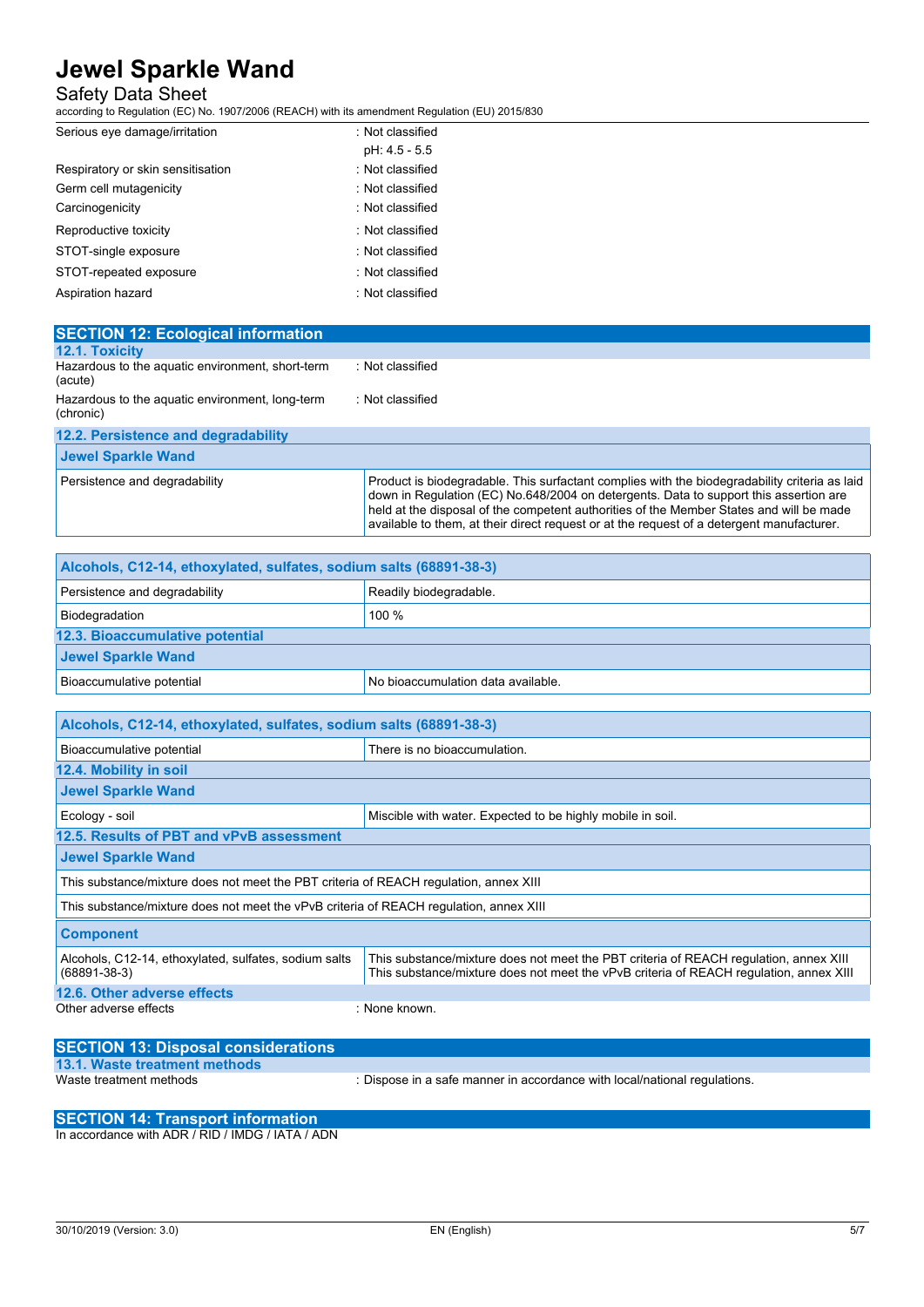## Safety Data Sheet

according to Regulation (EC) No. 1907/2006 (REACH) with its amendment Regulation (EU) 2015/830

| <b>ADR</b>                                                          | <b>IMDG</b>    | <b>IATA</b>    | <b>ADN</b>     | <b>RID</b>     |
|---------------------------------------------------------------------|----------------|----------------|----------------|----------------|
| 14.1. UN number                                                     |                |                |                |                |
| Not applicable                                                      | Not applicable | Not applicable | Not applicable | Not applicable |
| 14.2. UN proper shipping name                                       |                |                |                |                |
| Not applicable                                                      | Not applicable | Not applicable | Not applicable | Not applicable |
| 14.3. Transport hazard class(es)                                    |                |                |                |                |
| Not applicable                                                      | Not applicable | Not applicable | Not applicable | Not applicable |
| 14.4. Packing group                                                 |                |                |                |                |
| Not applicable                                                      | Not applicable | Not applicable | Not applicable | Not applicable |
| <b>14.5. Environmental hazards</b>                                  |                |                |                |                |
| Not applicable                                                      | Not applicable | Not applicable | Not applicable | Not applicable |
| No supplementary information available                              |                |                |                |                |
| 14.6. Special precautions for user<br>Acceptance of the company and |                |                |                |                |

## **Overland transport**

Not applicable

**Transport by sea**

## Not applicable

**Air transport** Not applicable

## **Inland waterway transport**

Not applicable

### **Rail transport**

Not applicable

**14.7. Transport in bulk according to Annex II of Marpol and the IBC Code** Not applicable

## **SECTION 15: Regulatory information**

**15.1. Safety, health and environmental regulations/legislation specific for the substance or mixture**

#### **15.1.1. EU-Regulations**

Contains no substance on the REACH candidate list

Contains no substance subject to REGULATION (EU) No 649/2012 OF THE EUROPEAN PARLIAMENT AND OF THE COUNCIL of 4 July 2012 concerning the export and import of hazardous chemicals.

Contains no substance subject to Regulation (EU) No 2019/1021 of the European Parliament and of the Council of 20 June 2019 on persistent organic pollutants

| Detergent Regulation: Labelling of contents: |         |  |
|----------------------------------------------|---------|--|
| <b>Component</b>                             | %       |  |
| anionic surfactants                          | $< 5\%$ |  |
| Sodium benzoate                              |         |  |
| perfumes                                     |         |  |

#### **15.1.2. National regulations**

No additional information available

**15.2. Chemical safety assessment**

**For the following substances of this mixture a chemical safety assessment has been carried out**

Alcohols, C12-14, ethoxylated, sulfates, sodium salts

### **SECTION 16: Other information**

#### **Indication of changes:**

Formulation updated, no change in classification. Preservatives changed and detergent statements amended. Section 9 pH updated.